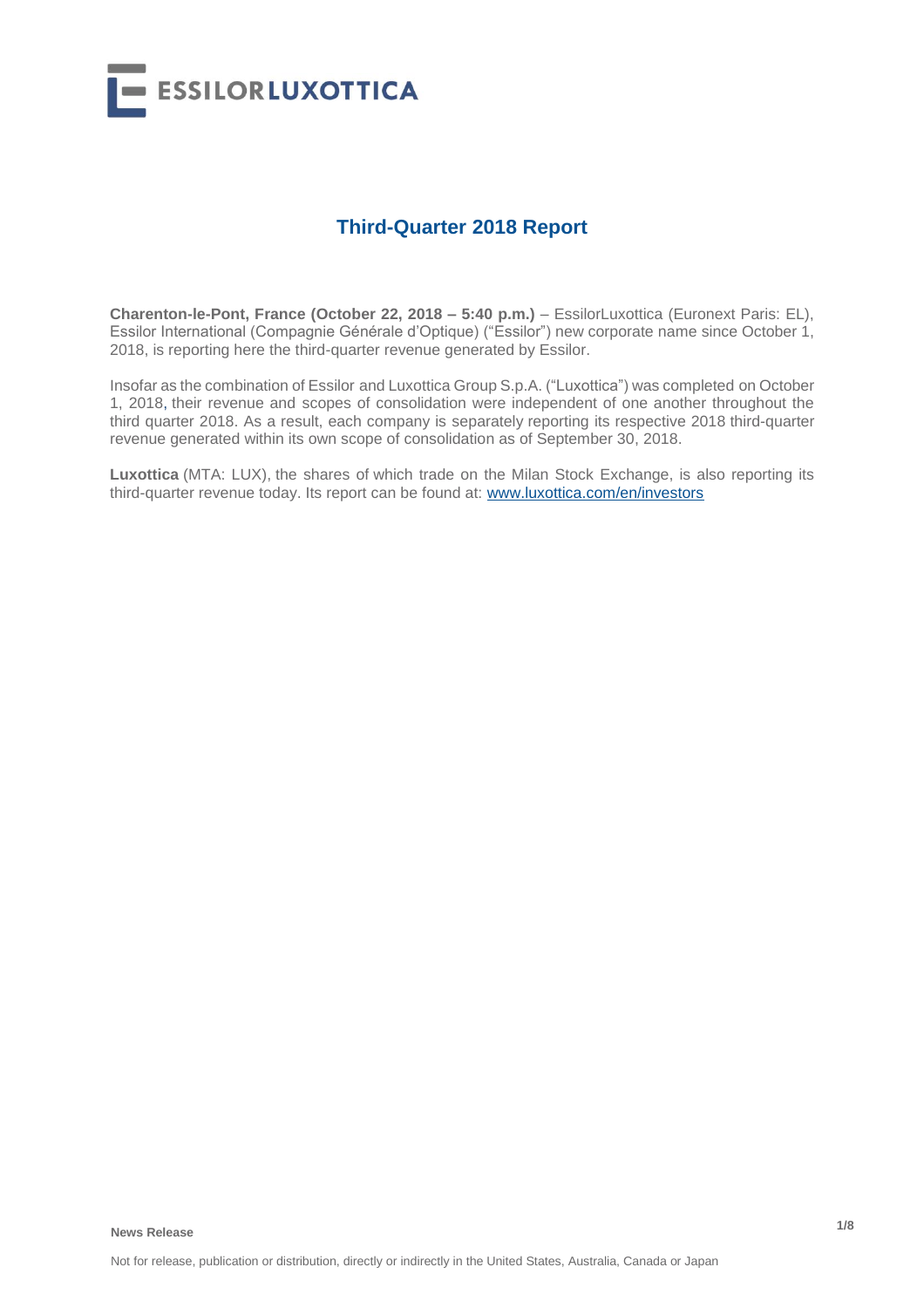

## **ESSILOR**

# **Like-for-like<sup>1</sup> revenue growth of 5.0% in Q3 Strong results for the Company's main brands**

- **Very good performance in Asia, from the online business and from the Sunglasses & Readers division**
- **Momentum remains strong in the United States**
- **Trends improving in Europe and Latin America**
- **Resumption of acquisitions**

As of September 30, 2018, consolidated revenue at Essilor International (Compagnie Générale d'Optique) ("Essilor") stood at €5,537 million, up 4.8% at constant currency.

| $\epsilon$ millions                               | 9 months<br>2018 | 9 months<br>2017 <sup>4</sup> | Change<br>(reported) | Change<br>(like-for-<br>like <sup>1</sup> | Change in<br>scope of<br>consolidation | <b>Currency</b><br>effect |
|---------------------------------------------------|------------------|-------------------------------|----------------------|-------------------------------------------|----------------------------------------|---------------------------|
| <b>Lenses &amp; Optical</b><br><b>Instruments</b> | 4,808            | 4.874                         | $-1.4%$              | $+3.9%$                                   | $+0.5%$                                | $-5.8%$                   |
| North America                                     | 2,079            | 2,127                         | $-2.2%$              | $+3.9%$                                   | $+0.7%$                                | $-6.8%$                   |
| Europe                                            | 1,485            | 1.488                         | $-0.2\%$             | $+1.1\%$                                  | $+0.1\%$                               | $-1.4%$                   |
| Asia/Pacific/ Middle<br>East /Africa              | 902              | 891                           | $+1.2%$              | $+7.6%$                                   | $+0.3%$                                | $-6.7\%$                  |
| Latin America                                     | 342              | 368                           | $-7.0\%$             | $+5.7%$                                   | $+1.6%$                                | $-14.3%$                  |
| <b>Sunglasses &amp;</b><br><b>Readers</b>         | 581              | 565                           | $+2.8%$              | $+9.0%$                                   | $+0.5%$                                | $-6.7\%$                  |
| <b>Equipment</b>                                  | 148              | 154                           | $-4.2%$              | $+1.0%$                                   | $+0.0\%$                               | $-5.2%$                   |
| <b>TOTAL</b>                                      | 5,537            | 5,593                         | $-1.0%$              | $+4.3%$                                   | $+0.5%$                                | $-5.8%$                   |

#### **Essilor consolidated revenue for the first nine months of 2018**

*(4) The group has applied IFRS 15 related to revenue recognition since January 1st, 2018. 9 months 2017 revenue has been restated accordingly, with a negative impact of around €68m.*

"Essilor's strategy, which supports its mission to improve sight across the globe, is continuing to bear fruit. We have gradually created a path to a more sustainable growth dynamic this year thanks to the breadth of our product innovation, our successful sunwear brands and online businesses and the resumption of our acquisition policy.

Strong momentum in the third quarter, carried over from the first half, increases our confidence in meeting our full-year targets. The third quarter results are also a powerful demonstration that Essilor is creating value while effectively combining its businesses with those of Luxottica," said Laurent Vacherot, Deputy Chief Executive Officer of Essilor International.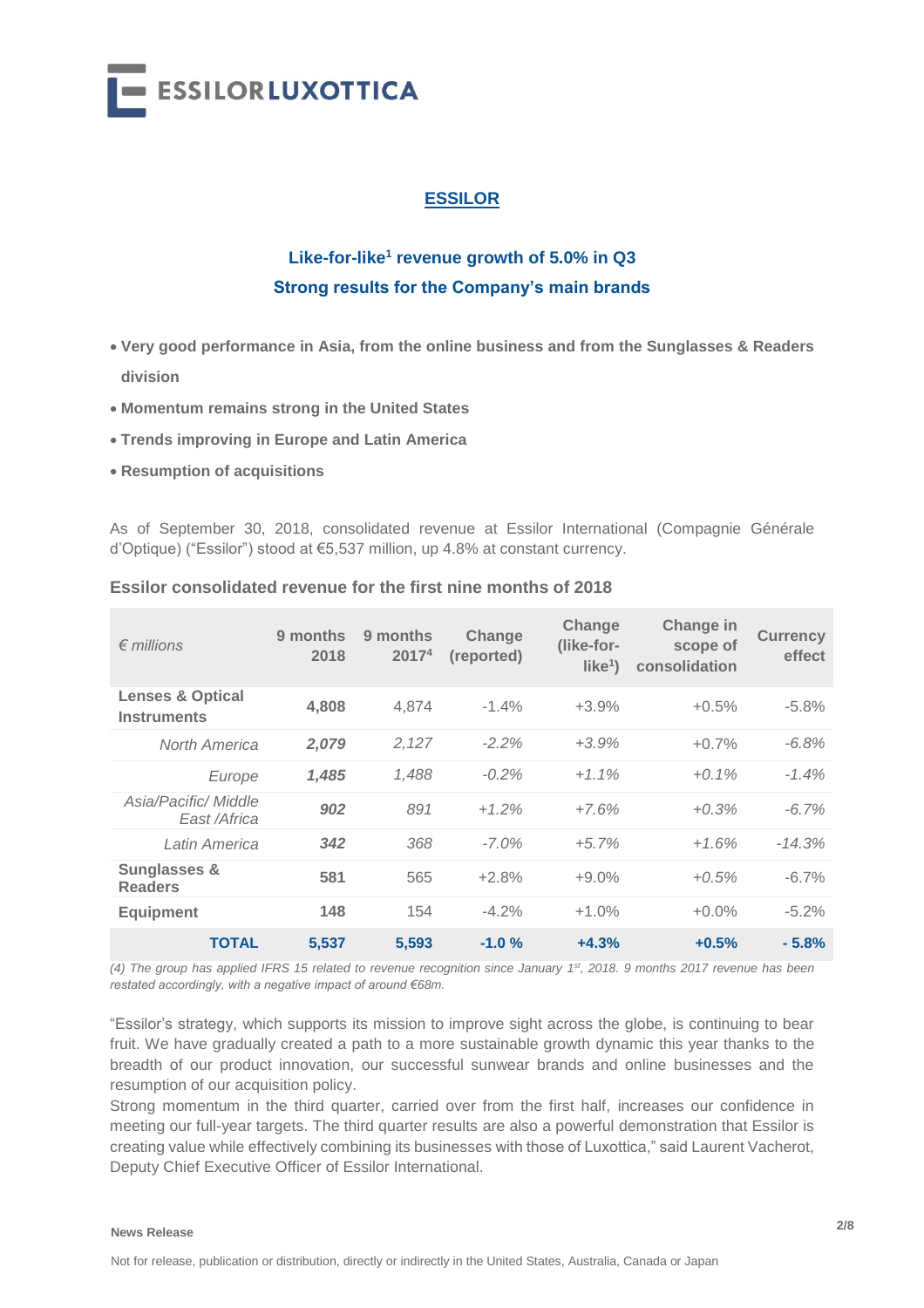

## **Nine-month revenue**

The change in reported revenue reflected several underlying factors:

- Like-for-like<sup>1</sup> growth of 4.3%, which exceeded the full-year target ("around 4%") and showed sequential improvement in momentum;
- A 0.5% impact from changes in the scope of consolidation;
- A negative currency effect (-5.8%) due to euro appreciation against the Company's main invoicing currencies.

| $\epsilon$ millions                               | Q <sub>3</sub><br>2018 | Q <sub>3</sub><br>20174 | Change<br>(reported) | Change<br>(like-for-<br>like <sup>1</sup> | Change in<br>scope of<br>consolidation | <b>Currency</b><br>effect |
|---------------------------------------------------|------------------------|-------------------------|----------------------|-------------------------------------------|----------------------------------------|---------------------------|
| <b>Lenses &amp; Optical</b><br><b>Instruments</b> | 1,597                  | 1,541                   | $+3.6%$              | $+4.5%$                                   | $+0.5%$                                | $-1.4%$                   |
| North America                                     | 693                    | 655                     | $+5.8%$              | $+3.9%$                                   | $+0,5%$                                | $+1.6%$                   |
| Europe                                            | 481                    | 477                     | $+0.7%$              | $+1.4%$                                   | $+0.0\%$                               | $-0.7%$                   |
| Asia/Pacific/Middle<br>East/Africa                | 306                    | 288                     | $+6.4%$              | $+9.8%$                                   | $+0.4%$                                | $-3.8%$                   |
| Latin America                                     | 117                    | 121                     | $-3.5%$              | $+7.1%$                                   | $+2.9%$                                | $-13.5%$                  |
| <b>Sunglasses &amp;</b><br><b>Readers</b>         | 168                    | 148                     | $+13.6%$             | $+11.4%$                                  | $+1.7%$                                | $+0.5%$                   |
| <b>Equipment</b>                                  | 46                     | 45                      | $+2.3%$              | $+1.2%$                                   | $+0.0%$                                | $+1.1%$                   |
| <b>TOTAL</b>                                      | 1,811                  | 1,734                   | $+4.4%$              | $+5.0%$                                   | $+0.6%$                                | $-1.2%$                   |

#### **Third-quarter 2018 consolidated revenue: +5.6% at constant currency**

*(4) The group has applied IFRS 15 related to revenue recognition since January 1st, 2018. Q3 2017 revenue has been restated accordingly, with a negative impact of around €18m.*

Revenue rose by 4.4% on a reported basis in the third quarter of 2018, to  $\epsilon$ 1,811 million.

- $\bullet$  Like-for- like<sup>1</sup> growth reached 5%, reflecting:
	- $\checkmark$  Solid results at the Lenses & Optical Instruments division (sales up 4.5% like-for-like), driven by accelerations in fast-growing markets<sup>5</sup> and the online activities;
	- $\checkmark$  Double-digit growth at the Sunglasses & Readers division;
- The increase from scope of consolidation of 0.6% was comprised of new partnerships formed in 2018;
- The negative currency impact lessened to -1.2%.

#### **Highlights by region and division**

#### Lenses & Optical Instruments

Revenue increased by 3.9% in like-for-like<sup>1</sup> terms in **North America** during the third quarter. Dynamics remained largely consistent compared to the second quarter with the core US lens business growing faster than the overall region and with performance boosted by e-commerce, particularly online sales of prescription eyeglasses.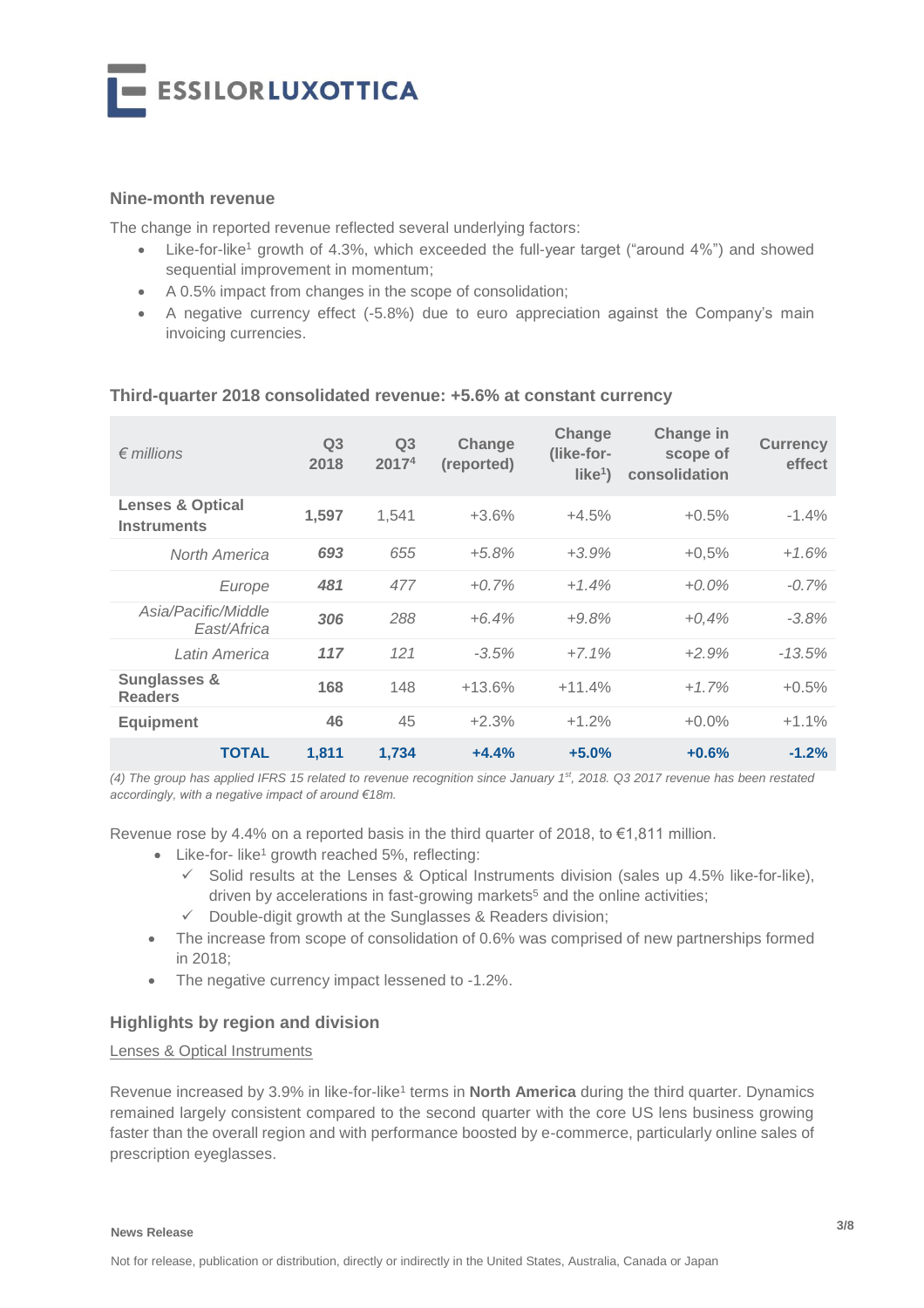

In the United States, the Company's strategy to drive innovation in the lens market and deliver on initiatives to support independent eyecare professionals and optical chains fueled robust growth. Transitions® Style Colors and Style Mirrors were launched in the US market and exceeded expectations, particularly with younger wearers. The launch also supported the continued rollout of the "Ultimate Lens Package" offering, a premium solution tailored to progressive and single-vision lens wearers. Activity remained buoyant with alliance group members, aided by the significant expansion in the number of independent eyecare professionals in the Essilor Experts program during the course of 2018. Essilor also forged a partnership with UnitedHealthcare Vision, one of the leading vision managed care organizations in the United States and part of UnitedHealthcare, the largest health insurer in the US. Under the terms of their agreement, eyecare professionals approved by the carrier will be able to work with a broad network of prescription laboratories, giving them as well as consumers more choice and access.

Sales growth in **Europe** accelerated in the third quarter (+1.4% like-for-like<sup>1</sup>) relative to the first half. The deployment of additional sales resources boosted penetration of value-added products, notably Varilux® X series™ and Crizal® Sapphire™ lenses, as well as Transitions® photochromic lenses. During the International Optical Fair in Paris (SILMO), the Company won two "SILMO d'Or" awards (first prize), one for BBGR's BLUV® Xpert lens and one for Vision-R™ 800, a new refraction instrument*.*

Growth was robust in France, where all distribution networks posted gains both with independent eyecare professionals and the retail chains. Scandinavian countries delivered double-digit growth thanks to solid execution of a partnership with a regional key account. Russia and Eastern Europe, led by Poland, continued to benefit from an improving product mix. Online sales, notably of corrective lenses, also boosted growth in the region.

Like-for-like<sup>1</sup> revenue growth of 9.8% in Asia/Pacific/Middle East/Africa reflected strong momentum in fast-growing markets<sup>5</sup>, where sales rose by 13%. One of the best performances in the region came from China, where the domestic business was robust notably thanks to myopia control solutions, Varilux® and Transitions® lenses and blue light filtering lenses. Greater penetration of progressive, photochromic and antireflective lenses boosted growth in several other countries including South Korea, Southeast Asia and Turkey. Trends were again more mixed in India despite a sharp rise in online sales. In developed countries in the region, Japan had a strong quarter and Australia saw an uptick.

Momentum improved further in Latin America (+7.1% like-for-like<sup>1</sup>) thanks to sales growth that was balanced between Brazil on the one hand and Spanish-speaking countries on the other. Varilux<sup>®</sup> and Transitions® lenses both achieved double-digit volume growth in the region.

Gains in Brazil were driven by efficient promotional campaigns, notably to promote Varilux® progressive lenses, and by the promising launch of a new optometry line. The main driver for the rest of the region was a sharp sales rebound in Mexico to which all distribution networks contributed.

#### Sunglasses & Readers

Business trends have been strong this year at the **Sunglasses & Readers** division, with revenue rising by 11.4% like-for-like<sup>1</sup> in the third quarter and by 9.0% in the first nine months. Results in China were boosted by a return to robust and sustained growth at **Xiamen Yarui Optical** (Bolon™) and by the expansion of the **MJS** store network and product range in a very competitive market. In North America, sales to consumers remained buoyant both at **FGX International**, for sunglasses and readers, and at **Costa**, which also benefited from new acetate sunglasses in its line-up and from its expansion in optical shops in addition to sporting goods stores.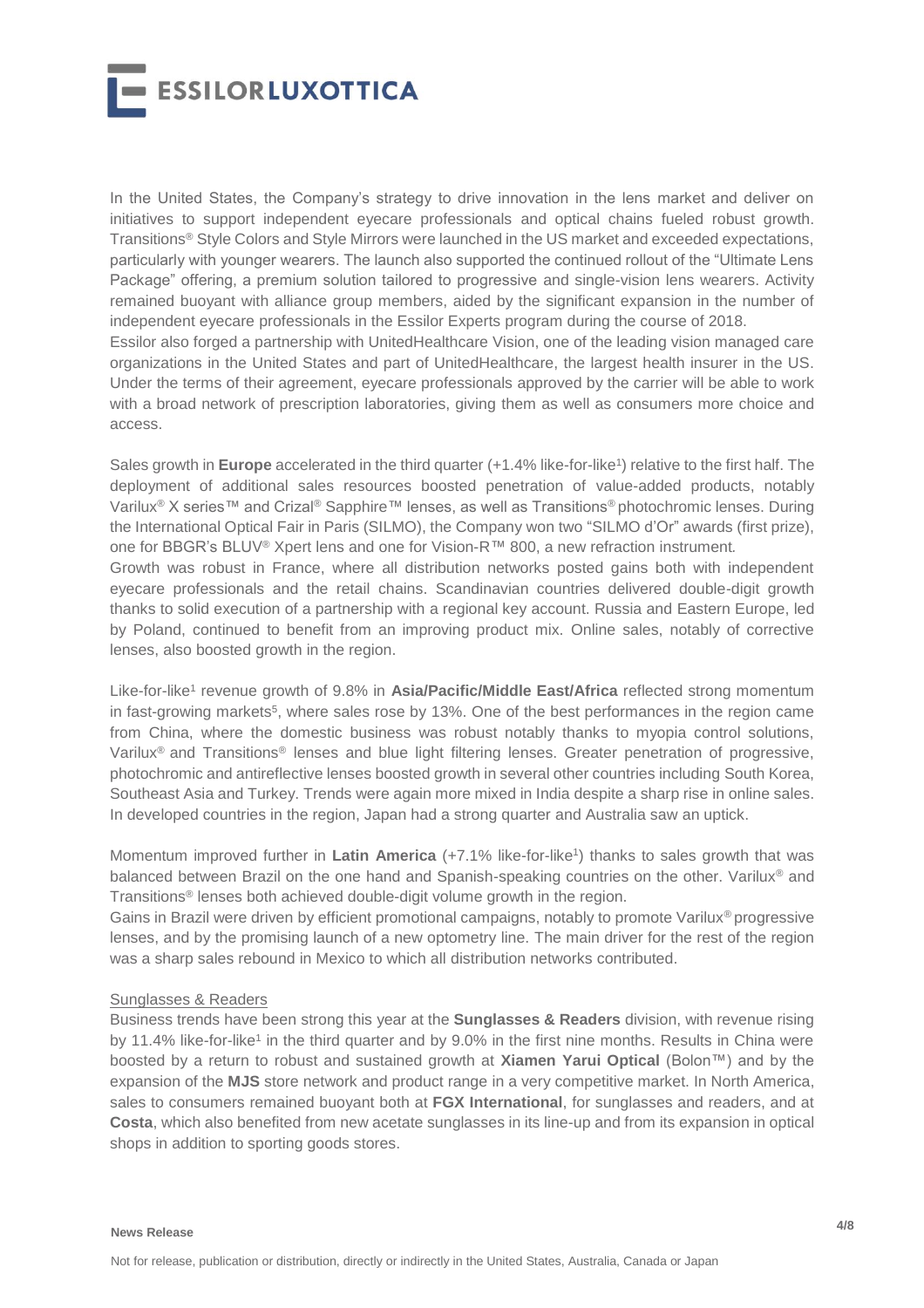- ESSILORLUXOTTICA

#### **Equipment**

Revenue at the Equipment division increased by 1.2% like-for-like<sup>1</sup> in the third quarter. This was achieved despite the postponement of several machine shipments, notably in Asia and Latin America, and a demanding comparison base in Europe. In Latin America, smaller prescription laboratories continued to switch to digital surfacing technology. Sales of the latest generations of surfacing machines (the VFT-Orbit 2™ digital generator, the Multi-FLEX™ polisher and the ART blocking machine) remained buoyant across all regions.

#### **Fighting poor vision across the world**

Essilor continues to pursue its ambition of eradicating poor vision from the world by accelerating its actions with many milestones reached in the third quarter of 2018. The Company continued to roll out its "2.5 New Vision Generation™" inclusive business models in many countries. Examples include Kenya, where a first group of entrepreneurs are completing their training to become "Eye Rafiki" primary vision care providers, and China, where the launch of a partnership with an innovative digital platform provides vision care solutions to rural populations. "Our Children's Vision", a global campaign cofounded by Essilor's strategic giving fund Vision for Life™, conducted in cooperation with various partners from the public and private sectors, had reached 27 million children at end-September, putting it ahead of its 50 million target before 2020. In India, the Essilor Vision Foundation teamed up with the government of Karnataka to launch a program to eradicate poor vision among the 325,000 residents of the Doddaballapura Taluk district.

## **Acquisitions and partnerships**

The Company pursued its strategy of making targeted acquisitions and forging local partnerships during the third quarter.

Within the Sunglasses & Readers division, FGX acquired **One Click Internet Ventures, LLC**. This US company based in Indianapolis sells non-prescription glasses online and owns the readers.com website. One Click generates revenue of around US\$15 million a year.

Since the end of the third quarter, the Company has expanded its geographic coverage in the United States by partnering with **Expert Optics**, an optical laboratory based in Illinois that generates annual revenue of close to US\$16 million.

Essilor has acquired majority stakes in six companies this year, representing combined full-year revenue of around €54 million.

#### **Subsequent events**

Completion of combination between Essilor and Luxottica

Following the contribution by Delfin, the majority shareholder of Luxottica, of its 62.42% stake in Luxottica to Essilor on October 1, 2018, Essilor International (Compagnie Générale d'Optique) ("Essilor"), the parent company of Essilor International SAS, also became the parent company of Luxottica and was renamed EssilorLuxottica. As consideration for the contribution by Delfin of its stake in Luxottica to Essilor, Essilor issued 139,703,301 new ordinary shares through a capital increase with preferential subscription rights pursuant to a resolution approved by Essilor shareholders in May 2017. The newly-issued shares began trading on Euronext Paris on October 2, 2018 under the ticker symbol EL, with the same ISIN code FR0000121667 as other existing shares.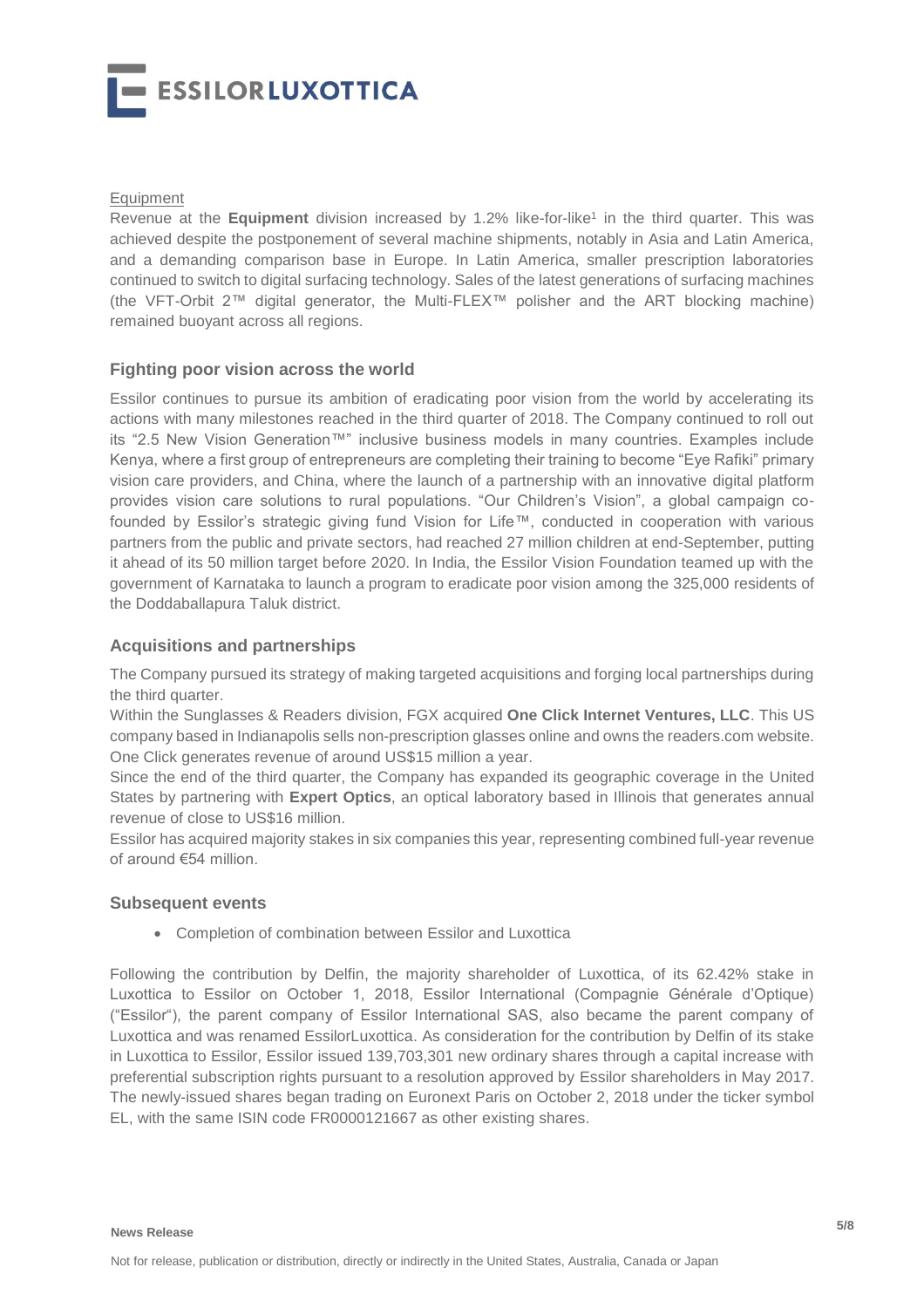**ESSILORLUXOTTICA** 

On October 1, 2018, the Turkish Competition Authority (TCA) approved the combination between Essilor and Luxottica after the two companies made certain commitments regarding the conduct of their business in Turkey. Essilor and Luxottica notably agreed to dispose of a Turkish subsidiary active in the distribution of frames and sunglasses before the end of 2019.

On October 2, 2018, EssilorLuxottica was assigned long-term credit ratings of "A2" by Moody's (outlook positive) and "A" by Standard & Poor's (outlook stable).

• Public exchange offer for Luxottica shares

In accordance with Italian law and with a view to delisting Luxottica's shares from the Milan stock exchange, on October 11, 2018, EssilorLuxottica submitted to CONSOB (Italy's securities regulator) the document relative to its mandatory exchange offer to acquire all remaining issued and outstanding ordinary Luxottica shares with the exception of the ordinary shares already held by EssilorLuxottica and those held by Luxottica as treasury stock.

During the exchange offer, EssilorLuxottica will offer the remaining Luxottica shareholders tendering their shares in the exchange offer a stock-only consideration consisting of 0.4613 newly issued shares of EssilorLuxottica with par value of Euro 0.18, admitted to trading on Euronext Paris, per each Luxottica share tendered in the exchange offer. The Exchange Ratio is the same one as the one applied in the contribution by Delfin to EssilorLuxottica of Delfin's entire stake in Luxottica that closed on October 1, 2018.

Concurrently with the exchange offer in Italy, EssilorLuxottica will launch in the United States an exchange offer for Luxottica shares in the form of a private placement addressed solely to certain "qualified institutional buyers", or "QIBs", as defined in Rule 144A under the United States Securities Act of 1933, as amended (the "U.S. Securities Act"), in reliance on the exemption from registration provided for private placements by Section 4(a)(2) under the U.S. Securities Act. Such private placement will contemplate the same terms and conditions as the exchange offer in Italy and will have the same tender period and payment date as the exchange offer in Italy.

This exchange offer will allow Luxottica shareholders to exchange their outstanding shares for new EssilorLuxottica shares

## **Outlook**

Since October 1, the scope of consolidation of Essilor International (Compagnie Générale d'Optique) ("Essilor"), which was renamed EssilorLuxottica on that same date, has included the businesses that made up Luxottica's scope of consolidation. Consequently, the full-year guidance issued by Essilor at the start of 2018 cannot be transposed to EssilorLuxottica.

However, the targets set for the businesses included in the Essilor scope of consolidation as of September 30, 2018, calling for like-for-like<sup>1</sup> revenue growth of close to 4% and contribution from operations<sup>2</sup> greater than or equal to 18.3%<sup>3</sup>, are still applicable.

A **conference call** in English will be held today at 6:00 p.m. (CEST). It will be available live and may also be heard later at: https://hosting.3sens.com/EssilorLuxottica/20181022-B4B298EE/en/startup.php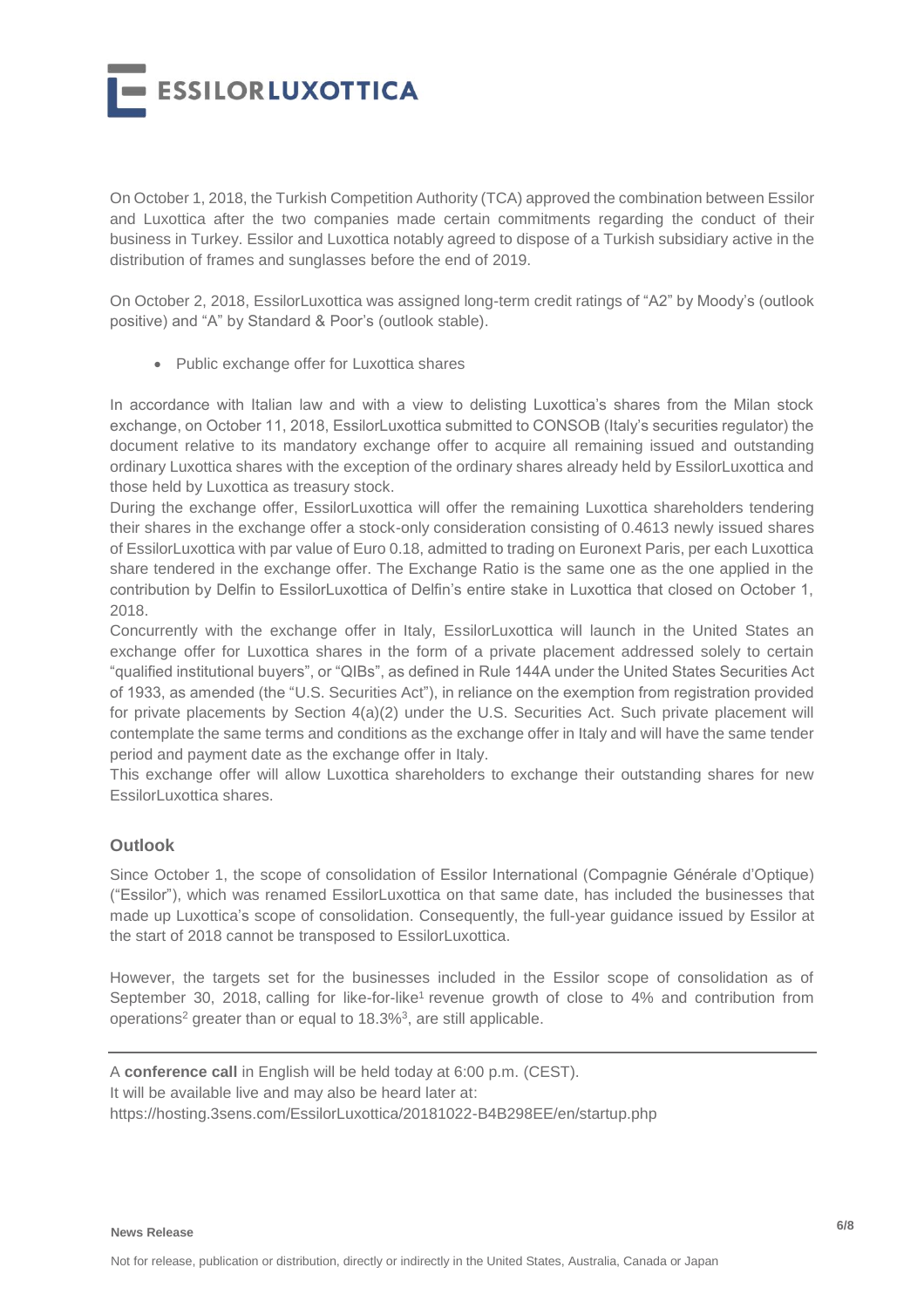

#### **Notes**

- **1. Like-for-like growth**: Growth at constant scope and exchange rates. See definition provided in Note 2.4 to the consolidated financial statements in the Essilor 2017 Registration Document.
- **2. Contribution from operations**: Revenue less cost of sales and operating expenses (research and development costs, selling and distribution costs and other operating expenses).
- **3.** Excluding any new strategic acquisitions.
- **4.** The group has applied **IFRS 15** related to revenue recognition since January 1st, 2018. The 2017 revenue has been restated accordingly.
- **5. Fast-growing countries** include China, India, ASEAN, South Korea, Hong Kong, Taiwan, Africa, the Middle East, Russia and Latin America.

*EssilorLuxottica is a global leader in the design, manufacture and distribution of ophthalmic lenses, frames and sunglasses. Formed in 2018, its mission is to help people around the world to see more, be more and live life to its fullest by addressing their evolving vision needs and personal style aspirations. The company brings together the complementary expertise of two industry pioneers, one in advanced lens technology and the other in the craftsmanship of iconic eyewear, to set new industry standards for vision care and the consumer experience around it. Influential eyewear brands including Ray-Ban and Oakley, lens technology brands including Varilux® and Transitions®, and world-class retail brands including Sunglass Hut and LensCrafters are part of the EssilorLuxottica family. In 2017, EssilorLuxottica had nearly 150,000 employees and pro forma consolidated revenues would have reached approximately Euro 16 billion.* 

*The EssilorLuxottica share trades on the Euronext Paris market and is included in the Euro Stoxx 50 and CAC 40 indices. Codes and symbols: ISIN: FR0000121667; Reuters: ESLX.PA; Bloomberg: EL:FP.*

#### *ESSILORLUXOTTICA CONTACTS*

**EssilorLuxottica Investor Relations** (Charenton-le-Pont) Tel: + 33 1 49 77 42 16 (Milan) Tel: + 39 (02) 8633 4870 E-mail: ir@essilor-luxottica.com

**EssilorLuxottica Corporate Communications** (Charenton-le-Pont) Tel: + 33 1 49 77 45 02 (Milan) Tel: + 39 (02) 8633 4470 E-mail: media@essilor-luxottica.com

#### **DISCLAIMER**

This notice does not constitute or form a part of any offer to sell or exchange or the solicitation of an offer to buy or exchange any securities in the United States or any other jurisdiction. Securities may not be offered or sold in the United States unless they have been registered under the U.S. Securities Act, or are exempt from registration. The securities that are being offered in the transaction referred to herein will not be registered under the U.S. Securities Act and neither EssilorLuxottica nor Luxottica intend to make a public offering of any such securities in the United States.

This notice is only being distributed to and is only directed at (i) persons who are outside the United Kingdom or (ii) investment professionals falling within Art. 19(5) of the Financial Services and Markets Act 2000 (Financial Promotion) Order 2005 (the "Order") or (iii) high net worth companies, and other persons to whom it may lawfully be communicated, falling within Art. 49(2)(a) to (d) of the Order (all such persons together being referred to as "relevant persons"). The securities which are referred to herein are only available to, and any invitation, offer or agreement to subscribe, purchase or otherwise acquire such securities will be engaged in only with, relevant persons. Any person who is not a relevant person should not act or rely on this document or any of its contents.